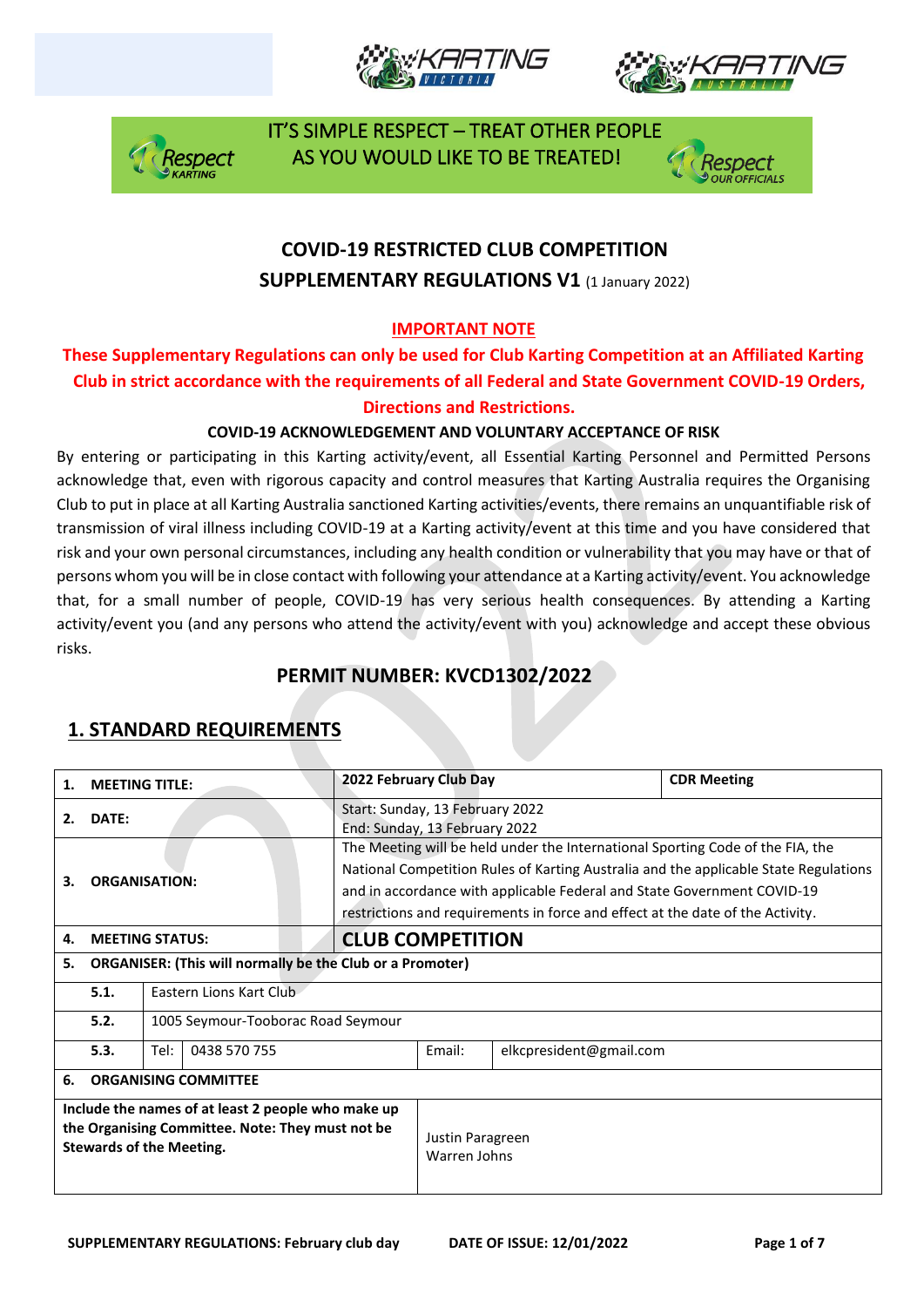







| 7. ESSENTIAL OFFICIALS (Ref: General Rules Chapter 7 Rule 4 - "Essential Officials") |                                                        |  |  |
|--------------------------------------------------------------------------------------|--------------------------------------------------------|--|--|
| <b>Stewards of The Meeting</b>                                                       | Sarge Wilson (Chief Steward) Russell Cherry Steve Pegg |  |  |
| Clerk of the Course                                                                  | <b>Ross Harrod</b>                                     |  |  |
| <b>Chief Scrutineer:</b>                                                             | Justin Paragreen                                       |  |  |
| Chief Timekeeper:                                                                    | Lorraine Cubbin                                        |  |  |
| <b>Emergency and Medical Services:</b>                                               | <b>Medical Edge</b>                                    |  |  |
| <b>OTHER OFFICIALS</b><br>8.                                                         |                                                        |  |  |
| Assistant Clerk Of The Course:                                                       | Gail Cherry<br>Lisa Jones                              |  |  |
| Starter                                                                              | Leon Stewart                                           |  |  |
| <b>Scales Marshal</b>                                                                | Cherry Paragreen                                       |  |  |
| <b>Grid Marshal</b>                                                                  | Trevor Ansell Brian Huguenin                           |  |  |
| Secretary of the Meeting                                                             | Don Rossell                                            |  |  |
| Timekeeper                                                                           | Don Rossell                                            |  |  |
| <b>CIRCUIT DETAILS</b><br>9.                                                         |                                                        |  |  |
| <b>Circuit Name:</b>                                                                 | Hume International Raceway                             |  |  |
| <b>Circuit Address:</b>                                                              | 1005 Seymour-Tooborac Road Seymour                     |  |  |
| <b>Track Length:</b>                                                                 | 1064 Metres                                            |  |  |
| <b>Direction Of Racing:</b>                                                          | Anti Clockwise                                         |  |  |
| <b>Track Density:</b>                                                                | 40                                                     |  |  |
| <b>Notice Board:</b>                                                                 | Next to out grid                                       |  |  |
| <b>Stewards Office:</b>                                                              | Next to out grid                                       |  |  |
| <b>Mechanical Breakdown Lane:</b>                                                    | Will Not be in use at this Meeting.                    |  |  |
| Parc Fermé:                                                                          | Next to scales shed                                    |  |  |

### **2. ADMINISTRATION**

| 1.                              | Anyone that holds a KA karting licence may compete at club events                        |  |
|---------------------------------|------------------------------------------------------------------------------------------|--|
| 2.                              | The Club must maintain a register of all permitted persons who enter the Circuit for the |  |
|                                 | Event.                                                                                   |  |
| 3.                              | The number of entries in the Event is strictly limited by Government Directions/Orders.  |  |
|                                 | Pre-entry for the Event is essential. There will be NO ENTRIES ACCEPTED ON THE DAY.      |  |
|                                 | The Competition Groups listed below are permitted to compete at this Meeting.            |  |
| <b>COMPETITION GROUPS</b><br>4. | Competition Group names as listed in the 2022 Australian Karting Manual Competition      |  |
|                                 | Rules Chapter 5 Rule 7 must be use                                                       |  |
| <b>Competition Group</b>        | <b>Eligible Classes for each Competition Group</b>                                       |  |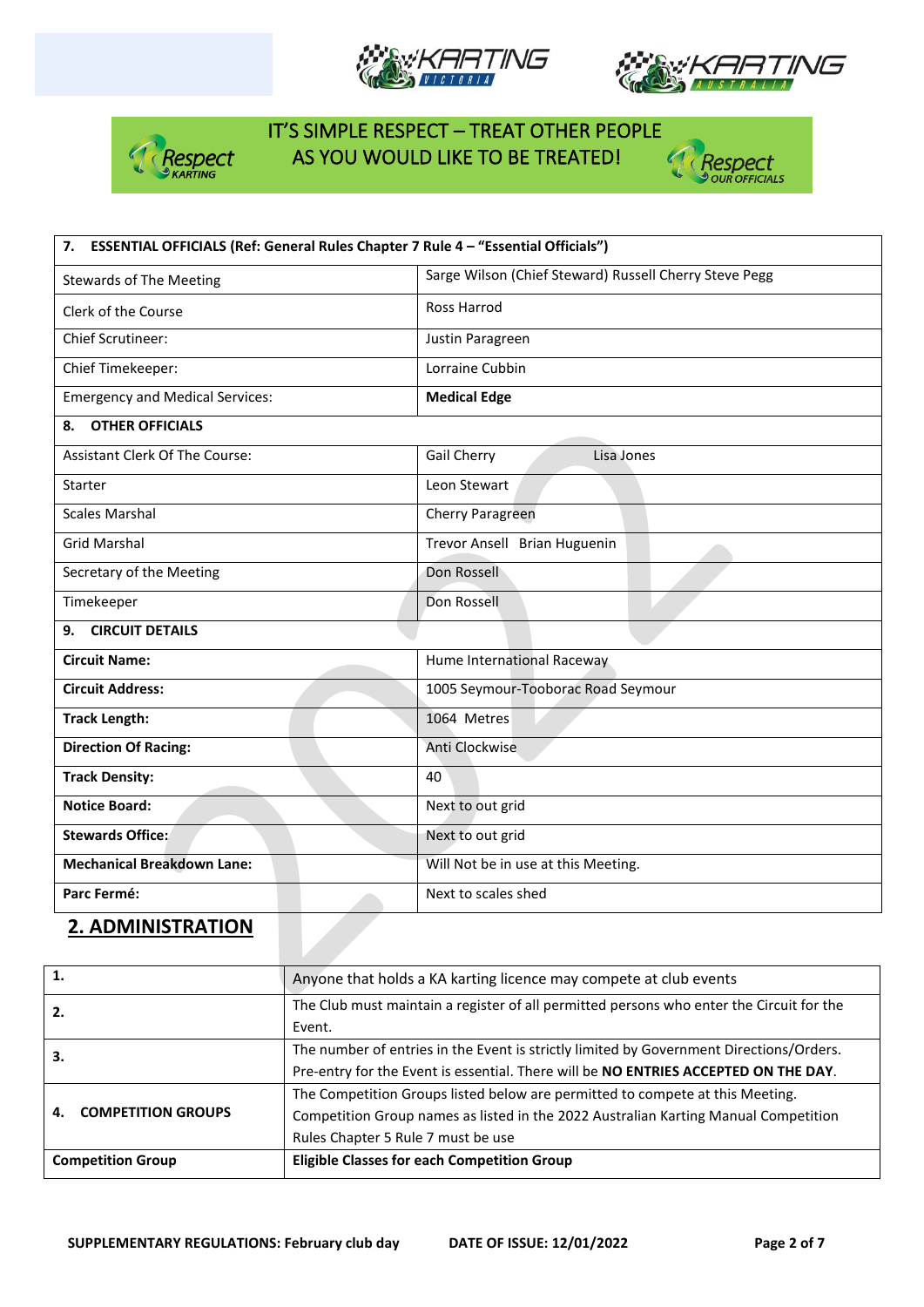







| Cadet                                                                                                            |                        | Cadet 9                                                                                  | Cadet 12 | Cadet 4SS        | <b>NOTE: Cadet 9 and Cadet 4SS MUST be</b><br>arranged behind Cadet 12.                                                  |  |  |
|------------------------------------------------------------------------------------------------------------------|------------------------|------------------------------------------------------------------------------------------|----------|------------------|--------------------------------------------------------------------------------------------------------------------------|--|--|
|                                                                                                                  |                        | KA4                                                                                      |          |                  |                                                                                                                          |  |  |
| <b>Junior (Lower Performance)</b>                                                                                | Light                  | 4SS Junior                                                                               |          |                  |                                                                                                                          |  |  |
|                                                                                                                  | Heavy                  |                                                                                          |          |                  |                                                                                                                          |  |  |
| <b>Junior (Higher Performance)</b>                                                                               | KA3                    | KA <sub>2</sub>                                                                          |          |                  |                                                                                                                          |  |  |
|                                                                                                                  |                        |                                                                                          |          |                  |                                                                                                                          |  |  |
|                                                                                                                  |                        | 4SS Senior                                                                               |          |                  |                                                                                                                          |  |  |
| <b>Senior 4 Stroke</b>                                                                                           |                        | Light                                                                                    |          |                  |                                                                                                                          |  |  |
|                                                                                                                  |                        | Medium                                                                                   |          |                  |                                                                                                                          |  |  |
|                                                                                                                  |                        | Heavy                                                                                    |          |                  |                                                                                                                          |  |  |
|                                                                                                                  |                        |                                                                                          |          |                  | Victorian Combined                                                                                                       |  |  |
|                                                                                                                  |                        |                                                                                          | KA3      |                  | Light                                                                                                                    |  |  |
| <b>Senior (Lower Performance)</b>                                                                                |                        |                                                                                          | Light    |                  | Medium                                                                                                                   |  |  |
|                                                                                                                  |                        |                                                                                          | Medium   |                  | Heavy                                                                                                                    |  |  |
|                                                                                                                  |                        |                                                                                          |          |                  | Masters                                                                                                                  |  |  |
|                                                                                                                  |                        | <b>TaG 125</b>                                                                           |          |                  |                                                                                                                          |  |  |
| <b>Senior TaG</b>                                                                                                |                        |                                                                                          | X30      |                  |                                                                                                                          |  |  |
|                                                                                                                  |                        | Light                                                                                    | Light    |                  |                                                                                                                          |  |  |
|                                                                                                                  |                        | Heavy                                                                                    |          |                  |                                                                                                                          |  |  |
| <b>Open Performance</b>                                                                                          | KZ <sub>2</sub>        |                                                                                          |          | Open Performance |                                                                                                                          |  |  |
| $\bullet$                                                                                                        |                        |                                                                                          |          |                  | Should any Competition Group reach 80% of the Track Density, the Classes in that Competition Group may be split into two |  |  |
| (2) groups.<br>5. ENTRIES                                                                                        |                        |                                                                                          |          |                  |                                                                                                                          |  |  |
| 2.1 ENTRIES OPEN:<br>12.00 pm 1/01/2022                                                                          |                        |                                                                                          |          |                  |                                                                                                                          |  |  |
|                                                                                                                  |                        |                                                                                          |          |                  |                                                                                                                          |  |  |
| 2.2 ENTRIES CLOSE:                                                                                               |                        | A minimum of one (1) day prior to the commencement of the Meeting 11.59 pm 10/02/2022 NO |          |                  |                                                                                                                          |  |  |
|                                                                                                                  | LATE ENTRIES ACCEPTED. |                                                                                          |          |                  |                                                                                                                          |  |  |
| 2.4 ENTRIES CLOSE:                                                                                               | 11.59 pm 10/02/2022    |                                                                                          |          |                  |                                                                                                                          |  |  |
| <b>ENTRY FEE</b><br>6.                                                                                           |                        |                                                                                          |          |                  |                                                                                                                          |  |  |
| 3.1 The Entry Fee for each Competition Group at this Meeting including GST including the TDF levy is as follows: |                        |                                                                                          |          |                  |                                                                                                                          |  |  |
| <b>Competition Group Name</b>                                                                                    |                        | <b>Entry Fee</b>                                                                         |          |                  |                                                                                                                          |  |  |
| All Groups                                                                                                       |                        | \$55.00                                                                                  |          |                  |                                                                                                                          |  |  |
| Cadet and Junior Groups                                                                                          |                        | \$55.00                                                                                  |          |                  |                                                                                                                          |  |  |
| Senior Groups                                                                                                    |                        | \$55.00                                                                                  |          |                  |                                                                                                                          |  |  |
| Second or Third Groups Entered                                                                                   |                        |                                                                                          |          |                  | \$35.00                                                                                                                  |  |  |
| <b>ENTRY PROCEDURE</b><br>7.                                                                                     |                        |                                                                                          |          |                  |                                                                                                                          |  |  |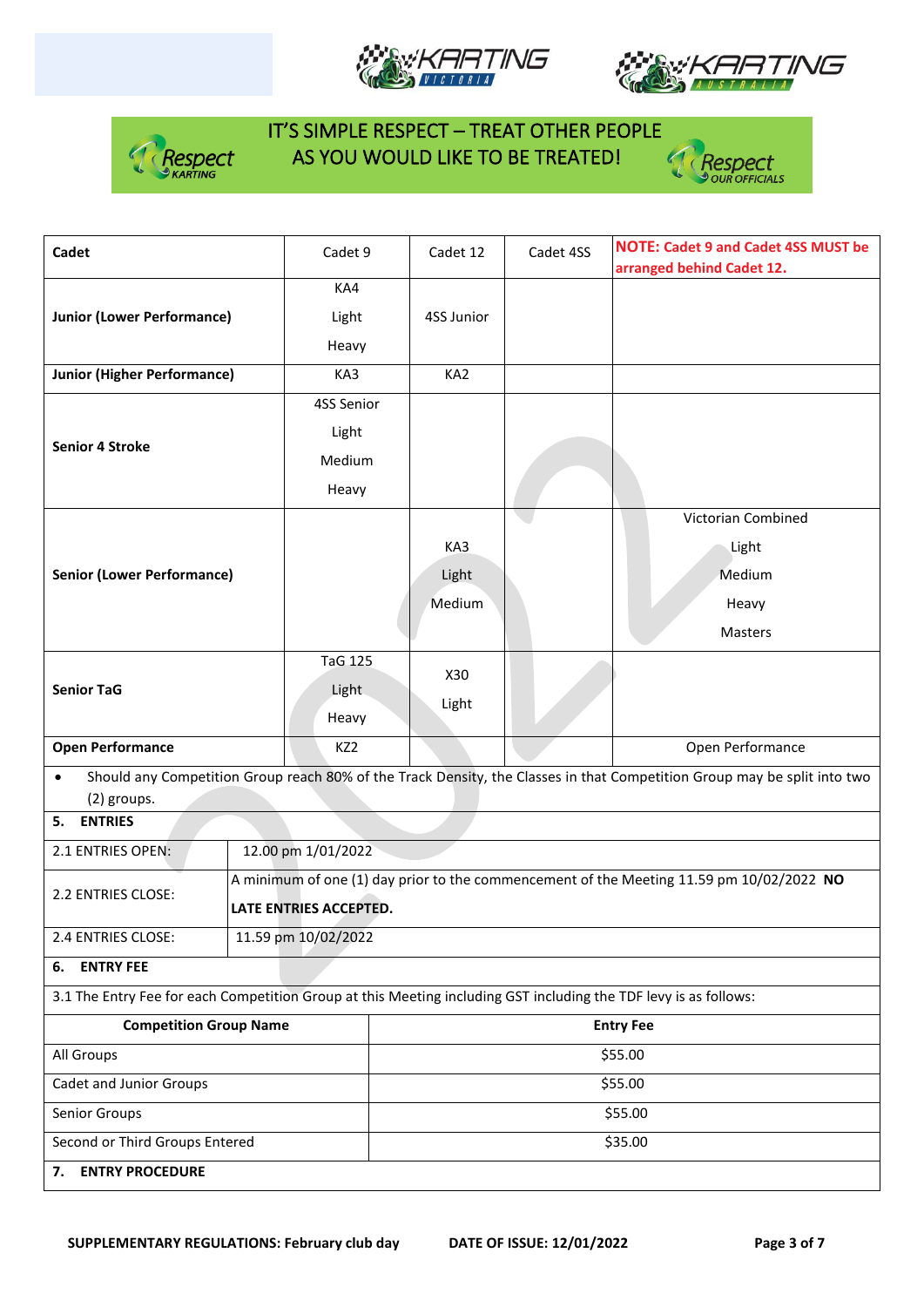







#### 4.1 Each Entry for this Meeting must be made using the CMS as follows:

- Log on to your driver information vi[a http://www.karting.net.au/](http://www.karting.net.au/)
- Click on the licence and entries icon (top centre of the screen)
- Click on the "Enter a Race Meeting" icon
- Enter your log on details
- Under 'My Details' functions, choose 'Pre Enter Race Meeting'
- Choose the State in which the Meeting is being held

• Choose the Club who is the Organiser of the Meeting

4.2 Payment of the Entry Fee can be made as follows:

Credit card Payments can be made via CMS using SecurePay ONLY

#### **8. MINIMUM ENTRIES**

5.1 4 is the minimum number of pre-entries which must be received for each Competition Group.

5.2 If insufficient entries are received for a Competition Group to form in its own right, the Competition Group must be consolidated in accordance with the Competition Rules Chapter 1 – Rule 9.

#### **9. BRING A MATE SESSION**

6.1 A "Bring a Mate" session Will Not be conducted at this Meeting.

#### **10. TEAMS COMPETITION**

7.1 Teams Competition Will Not be conducted at this Meeting.

## **3. SPECIFIC COVID-19 RESTRICTION AND MITIGATION REQUIREMENTS**

**COVIDSafe ACTION PLAN** (When required at law)

The Club has completed a COVIDSafe Action Plan and submitted it to the relevant State Government Department. All actions identified as being required to be done to create a COVIDSafe Event and Club facility must be carried out prior to and during the Event.

| 1.   | PERMITTED AND NON-PERMITTED PERSONS                                                                                       |
|------|---------------------------------------------------------------------------------------------------------------------------|
|      | No person who has symptoms consistent with COVID-19 (this includes any fever, respiratory                                 |
| 1.1. | symptoms, shortness of breath, sore throat, cough, lack of smell or fatigue) is permitted to attend                       |
|      | the Circuit or participate in the Event.                                                                                  |
|      | Any person who starts to feel unwell or to exhibit symptoms of COVID-19 during the Event must                             |
| 1.2. | immediately avoid contact with all persons at the Circuit and MUST IMMEDIATELY LEAVE the                                  |
|      | Circuit.                                                                                                                  |
|      |                                                                                                                           |
|      | Note - The number chosen in 2.1 must not exceed the maximum number of people permitted to gather under State              |
| 2.   | <b>Public Health Authority Orders/Directions/Regulations.</b>                                                             |
|      | SOCIAL DISTANCING AND DENSITY REQUIRMENTS                                                                                 |
| 2.1. | Essential Karting Personnel and Permitted Persons are not permitted to gather in groups greater than 10 while in          |
|      | attendance at the Event. (Delete if no limit on Group size by the State Government required)                              |
| 2.2. | Government prescribed Social Distancing measures must always be observed.                                                 |
| 2.3. | The use by Permitted Persons of any indoor facilities is strictly limited by the Density Quotient of the room as included |
|      | in the Club's COVIDSafe Action Plan.                                                                                      |
| 2.4. | Food service provided at the<br>Event<br>fully comply<br>with all<br>State Public<br>Authority<br>Health<br>must          |
|      | Orders/Directions/Regulations.                                                                                            |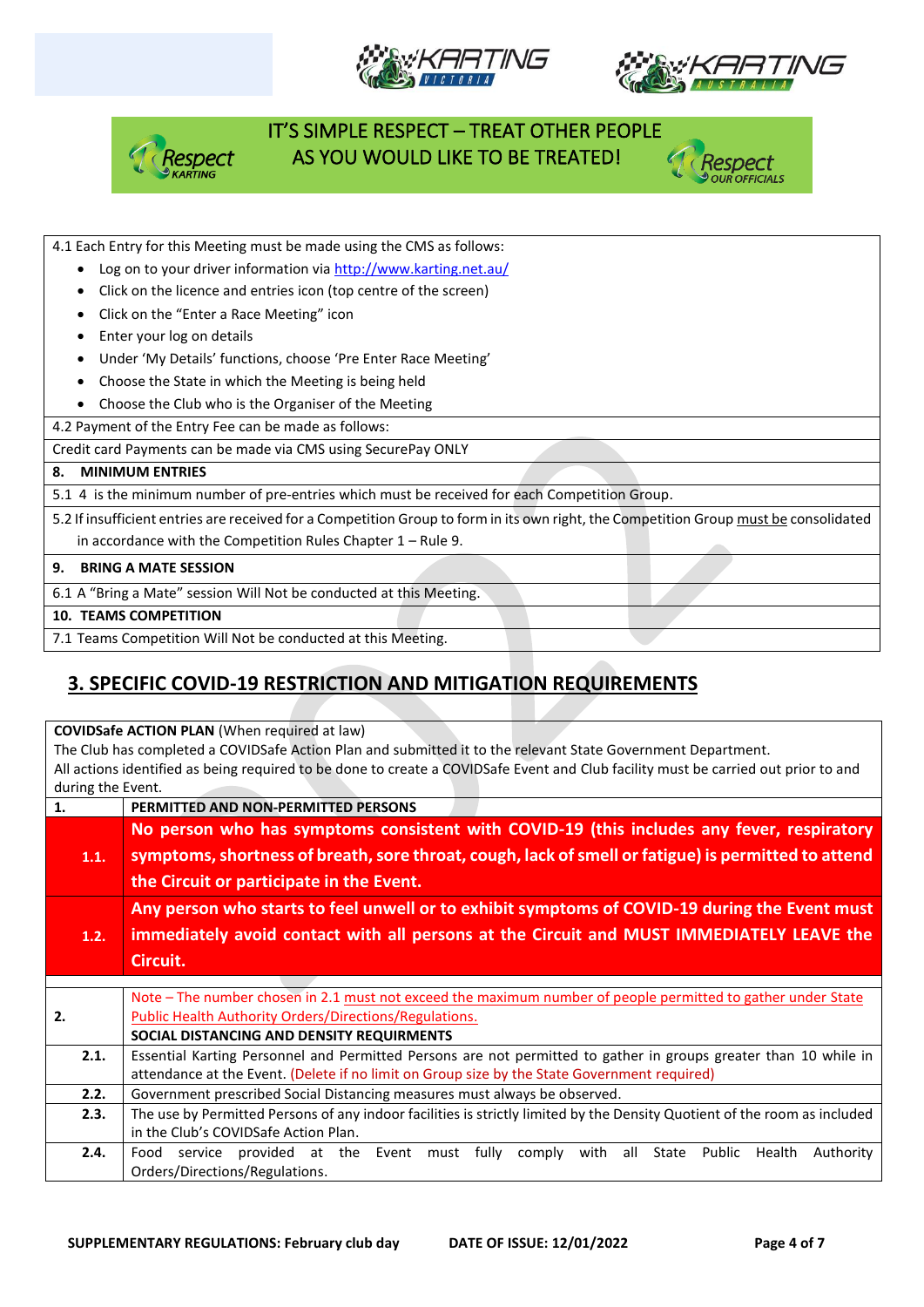



'espect



 IT'S SIMPLE RESPECT – TREAT OTHER PEOPLE Respect AS YOU WOULD LIKE TO BE TREATED!



### **4. COMPETITION**

| <b>FORMAT OF RACING - CLUB COMPETITION GROUPS</b><br>1.                                                             |                                                                                                              |                                                                                                 |        |        |        |        |  |
|---------------------------------------------------------------------------------------------------------------------|--------------------------------------------------------------------------------------------------------------|-------------------------------------------------------------------------------------------------|--------|--------|--------|--------|--|
|                                                                                                                     | <b>Practice</b>                                                                                              | There will be no practice                                                                       |        |        |        |        |  |
| 1.2                                                                                                                 | Qualifying                                                                                                   | There will be one (1) Qualifying session of 6 minutes                                           |        |        |        |        |  |
|                                                                                                                     |                                                                                                              | If Timed Qualifying occurs (Order of Karts on the grid must be random - no high/low numbers)    |        |        |        |        |  |
| 1.3                                                                                                                 | <b>Heats &amp; Final</b>                                                                                     | The system of gridding will be in accordance with State Regulations - Club Competition Format 2 |        |        |        |        |  |
| <b>DISTANCES</b><br>2.                                                                                              |                                                                                                              |                                                                                                 |        |        |        |        |  |
| Heat 1                                                                                                              |                                                                                                              | 6 Laps                                                                                          | Heat 2 | 6 Laps | Heat 3 | 6 Laps |  |
|                                                                                                                     |                                                                                                              |                                                                                                 | Final  | 8 Laps |        |        |  |
| <b>ACCESS TO CIRCUIT</b><br>3.                                                                                      |                                                                                                              |                                                                                                 |        |        |        |        |  |
| 3.1                                                                                                                 | Competitors will be permitted to enter the Circuit from 7.00 am on 13/02/2022                                |                                                                                                 |        |        |        |        |  |
| <b>DRIVERS BRIEFING</b><br>4.                                                                                       |                                                                                                              |                                                                                                 |        |        |        |        |  |
| 4.1                                                                                                                 | Drivers Briefing notes will be advised in an electronic format OR over the PA system to all Competitors. Any |                                                                                                 |        |        |        |        |  |
| questions should be directed to the Chief Steward prior to the start of Competition.                                |                                                                                                              |                                                                                                 |        |        |        |        |  |
| <b>SCRUTINEERING</b><br>5.                                                                                          |                                                                                                              |                                                                                                 |        |        |        |        |  |
| All Competitors will be required to complete an electronic Scrutineering Form (Insert the link to the Scrutineering |                                                                                                              |                                                                                                 |        |        |        |        |  |
| Form provided by KA) via a URL https://kartingaustralia.wufoo.com/forms/ka-scrutineering-record-<br>5.1             |                                                                                                              |                                                                                                 |        |        |        |        |  |
|                                                                                                                     | puckapunyal/                                                                                                 |                                                                                                 |        |        |        |        |  |
| 5.2                                                                                                                 | This form will be submitted to the Race Secretary in an electronic format.                                   |                                                                                                 |        |        |        |        |  |
| <b>FUEL</b><br>6.                                                                                                   |                                                                                                              |                                                                                                 |        |        |        |        |  |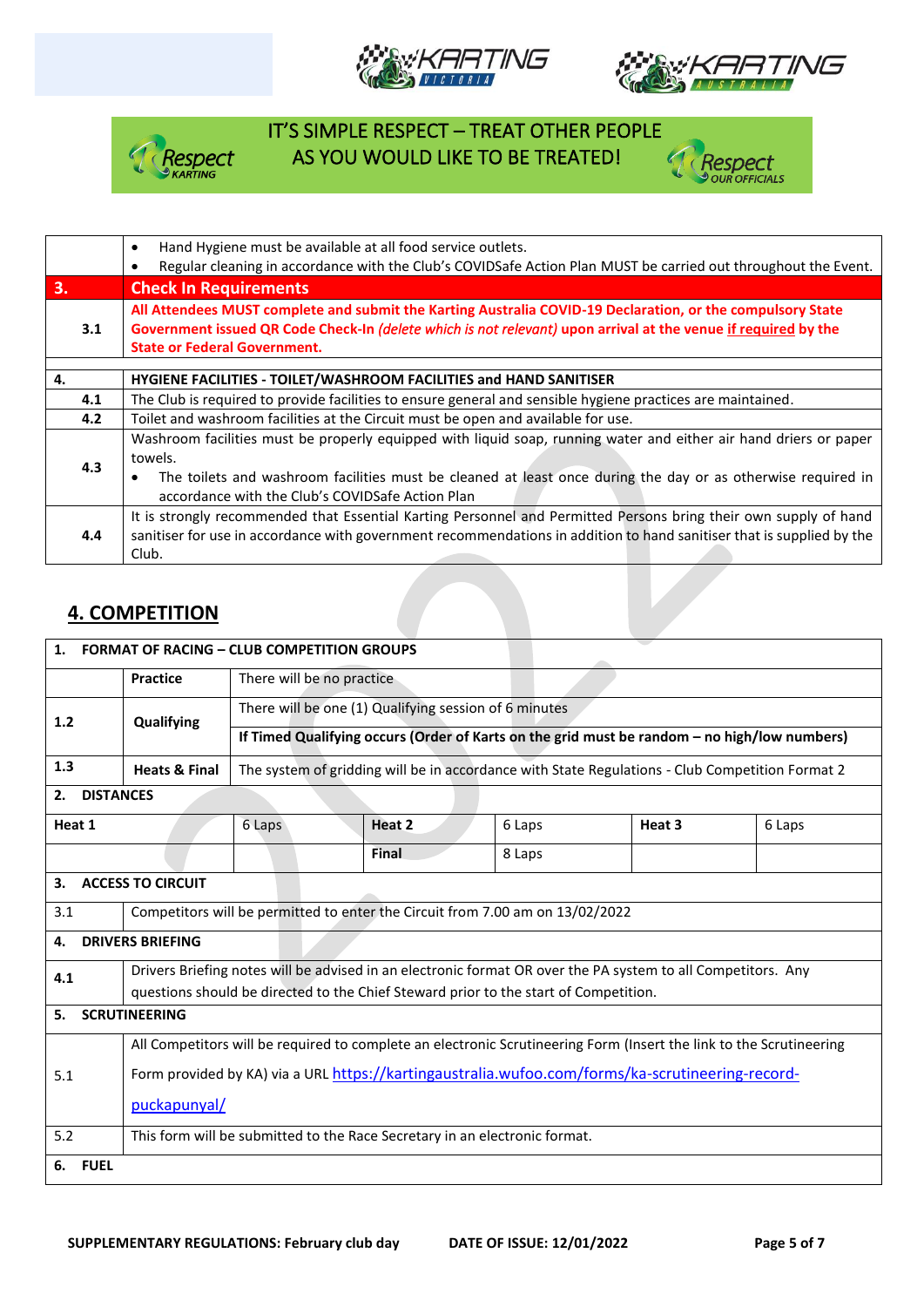







| 6.1                              | PULP and E10 PULP are the only fuels permitted to be used at this Meeting.                                                          |                          |  |  |  |  |
|----------------------------------|-------------------------------------------------------------------------------------------------------------------------------------|--------------------------|--|--|--|--|
| $6.2$                            | Control Fuel Will Not be used at this Meeting.                                                                                      |                          |  |  |  |  |
| 7.                               | <b>TIMETABLE</b>                                                                                                                    |                          |  |  |  |  |
| 7.1                              | Sunday 13/02/02022                                                                                                                  |                          |  |  |  |  |
|                                  | <b>TIME</b>                                                                                                                         | <b>ACTIVITY</b>          |  |  |  |  |
| a)                               | 7.00 am                                                                                                                             | Gates open               |  |  |  |  |
| b)                               | 7.00 am                                                                                                                             | Canteen opens            |  |  |  |  |
| c)                               | 7.40 am                                                                                                                             | Drivers Briefing over PA |  |  |  |  |
| d)                               | 8.00 am                                                                                                                             | Qualifying               |  |  |  |  |
| e)                               | <b>After Qualifying</b>                                                                                                             | Racing                   |  |  |  |  |
| 8.<br><b>TROPHIES AND PRIZES</b> |                                                                                                                                     |                          |  |  |  |  |
| 8.1                              | The Distribution of prizes will be as per 2022 Australian Karting Manual General Rules Chapter 1 Rule 2                             |                          |  |  |  |  |
|                                  | Trophies will be awarded for $1^{st}$ , $2^{nd}$ and $3^{rd}$ in each class that competes. 0 points system. All points for trophies |                          |  |  |  |  |
| 8.2                              | There will be a gathering for a Presentation of Trophies and Prizes at the end of Competitio0n in accordance with                   |                          |  |  |  |  |
|                                  | <b>Government Restrictions</b>                                                                                                      |                          |  |  |  |  |
|                                  |                                                                                                                                     |                          |  |  |  |  |

### **4. CIRCUIT SPECIFIC REQUIREMENTS**

| 1.   | <b>PADDOCK ALLOCATION</b>                                                                                                                                                             |
|------|---------------------------------------------------------------------------------------------------------------------------------------------------------------------------------------|
|      | Paddock allocation Will Not will occur for the Meeting                                                                                                                                |
| 2.   | <b>MEDICAL SERVICES</b>                                                                                                                                                               |
| 2.1. | Any Medical assistance that is required outside of the operating hours when Kart's are not on the Race Track please<br>contact 000. The address to give to the Emergency Services is: |
|      | Seymour                                                                                                                                                                               |
|      | Hume International Raceway                                                                                                                                                            |
|      | 1005 Seymour-Tooborac Road Seymour                                                                                                                                                    |
| 3.   | <b>KART RETRIEVAL</b>                                                                                                                                                                 |
| 3.1. | Pit Crew with trolleys Will Not be given access to the Circuit during Qualifying and Racing.                                                                                          |
| 3.2. | Retrieval of Karts is at the discretion of the Clerk of the Course                                                                                                                    |
| 3.3. | Pit Crew must only enter the Circuit when permitted by the Grid Marshal or the Clerk of the Course and then only if<br>wearing a HIGH VISIBILITY SAFETY VEST on the upper torso.      |
| 3.4. | Karts can be retrieved via Out Grid gates at the guidance of the officials                                                                                                            |
| 4.   | <b>ADDITIONAL VENUE REQUIREMENTS</b>                                                                                                                                                  |
| 4.1. | Subject to any applicable laws which may govern the access of animals, including but not limited to guide dogs, no<br>animals are allowed anywhere within the facility.               |